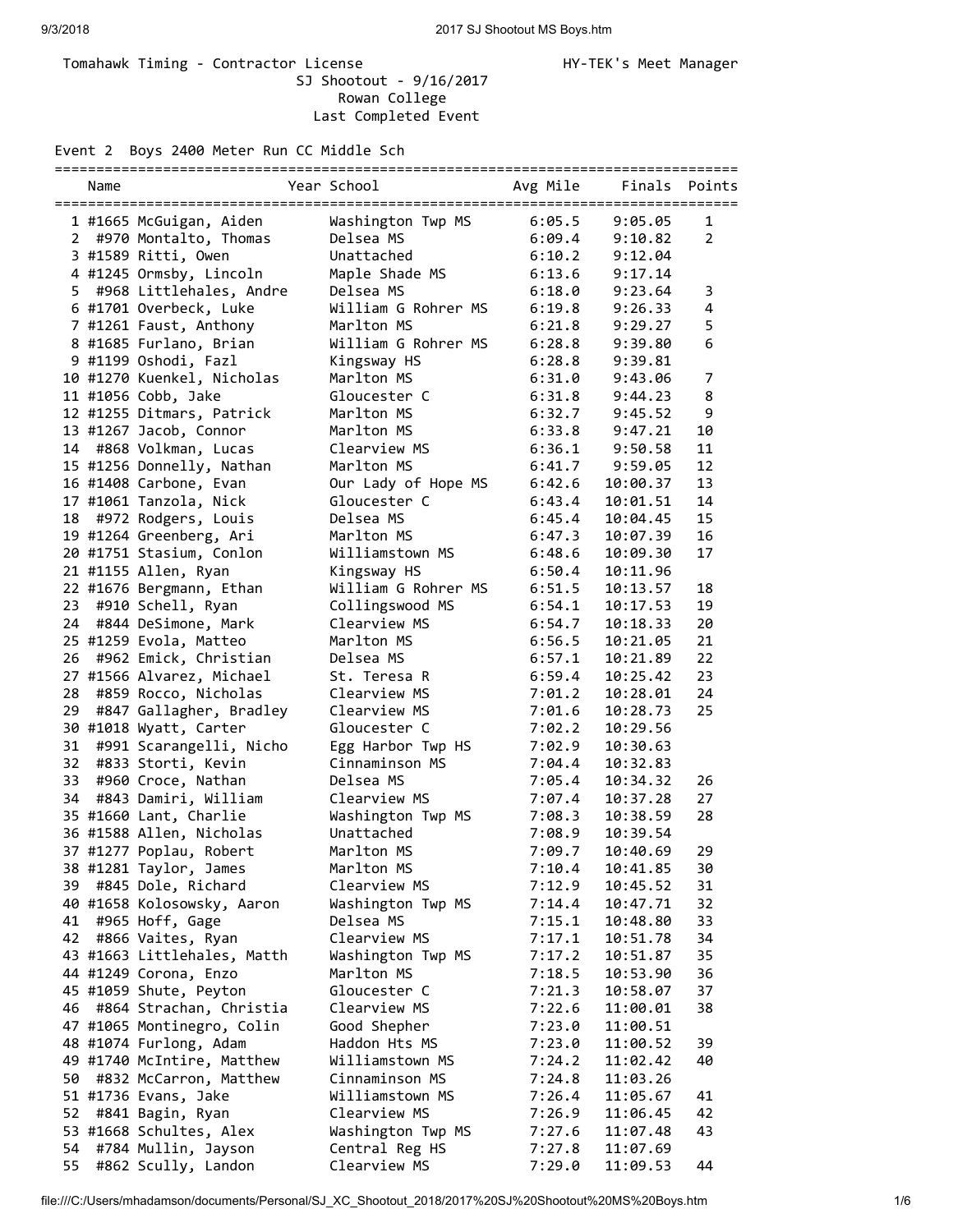## 9/3/2018 2017 SJ Shootout MS Boys.htm

|      | 56 #1258 Ekatomatis, Yanni                           | Marlton MS                           | 7:29.3           | 11:09.93             | 45       |
|------|------------------------------------------------------|--------------------------------------|------------------|----------------------|----------|
| 57 - | #969 McFarland, Damian                               | Delsea MS                            | 7:29.9           | 11:10.86             | 46       |
|      | 58 #1262 Free, Andrew                                | Marlton MS                           | 7:32.7           | 11:15.02             | 47       |
| 59   | #861 Schwartz, Luke                                  | Clearview MS                         | 7:33.1           | 11:15.70             | 48       |
|      | 60 #1541 Alemi, Patrick                              | St. Rose of Lima                     | 7:33.7           | 11:16.57             | 49       |
|      | 61 #1674 Aylmer, Eric                                | William G Rohrer MS                  | 7:34.1           | 11:17.07             | 50       |
|      | 62 #1554 Moore, Jeffrey                              | St. Rose of Lima                     | 7:35.3           | 11:18.90             | 51       |
|      | 63 #1558 Schade, Matt                                | St. Rose of Lima                     | 7:36.1           | 11:20.09             | 52       |
|      | 64 #1739 Gerhart, Vincent                            | Williamstown MS                      | 7:36.1           | 11:20.10             | 53       |
|      | 65 #834 Storti, Patrick                              | Cinnaminson MS                       | 7:36.8           | 11:21.09             |          |
|      | 66 #1699 Olivo-Hyder, Gabe                           | William G Rohrer MS                  | 7:36.9           | 11:21.35             | 54       |
|      | 67 #1673 Wisniewski, Jake                            | Washington Twp MS                    | 7:37.1           | 11:21.61             | 55       |
|      | 68 #1062 Tedesco, Braiden                            | Gloucester C                         | 7:37.3           | 11:21.92             | 56       |
|      | 69 #1250 Crozier, Jameson                            | Marlton MS                           | 7:37.7           | 11:22.46             | 57       |
| 70   | #855 Lessman, Luke                                   | Clearview MS                         | 7:38.2           | 11:23.31             | 58       |
|      | 71 #1266 Hatch, Julian                               | Marlton MS                           | 7:38.7           | 11:23.95             | 59       |
|      | 72 #756 Brown, Keith                                 | Central Reg HS                       | 7:39.2           | 11:24.78             |          |
|      | 73 #1514 Edwards, Sean                               | St. Margaret                         | 7:39.6           | 11:25.27             | 60       |
| 74   | #840 Anderson, Christop                              | Clearview MS                         | 7:40.5           | 11:26.74             | 61       |
|      | 75 #1670 Valentino, Dominic                          | Washington Twp MS                    | 7:41.7           | 11:28.50             | 62       |
| 77   | 76 #2398 Bostwick, Hunter                            | Unattached                           | 7:43.2           | 11:30.76<br>11:31.68 |          |
|      | #856 Puckett, Carter<br>78 #1567 Boberick, Adam      | Clearview MS                         | 7:43.9           | 11:31.97             | 63<br>64 |
|      | 79 #999 hubbard, scott                               | St. Teresa R                         | 7:44.0<br>7:44.9 | 11:33.27             |          |
|      | 80 #1700 Overbeck, Grant                             | fast company<br>William G Rohrer MS  | 7:45.9           | 11:34.80             | 65       |
|      | 81 #1542 Alemi, Sean                                 | St. Rose of Lima                     | 7:46.4           | 11:35.51             | 66       |
|      | 82 #1748 Sarino, William                             | Williamstown MS                      | 7:47.5           | 11:37.18             | 67       |
|      | 83 #1260 Falk, Nathaniel                             | Marlton MS                           | 7:48.1           | 11:38.01             | 68       |
|      | 84 #1731 Conlin, Brady                               | Williamstown MS                      | 7:49.0           | 11:39.30             | 69       |
| 85   | #863 Smith, Gavin                                    | Clearview MS                         | 7:49.2           | 11:39.61             | 70       |
|      | 86 #1543 Bruno, Joseph                               | St. Rose of Lima                     | 7:50.1           | 11:40.94             | 71       |
| 87   | #986 Manzo, Christopher                              | Egg Harbor Twp HS                    | 7:50.3           | 11:41.35             |          |
|      | 88 #1066 Whalen, Gavin                               | Good Shepher                         | 7:51.0           | 11:42.28             |          |
| 89   | #852 Holland, Robert                                 | Clearview MS                         | 7:51.2           | 11:42.71             | 72       |
|      | 90 #1410 Cooley, Chase                               | Our Lady of Hope MS                  | 7:51.3           | 11:42.84             | 73       |
|      | 91 #1071 Shultz, Garrett                             | Guardian Ang                         | 7:51.9           | 11:43.61             |          |
|      | 92 #1412 Cunniff, Colin                              | Our Lady of Hope MS                  | 7:54.1           | 11:47.03             | 74       |
| 93   | #860 Rosenberger, Andre                              | Clearview MS                         | 7:58.3           | 11:53.21             | 75       |
| 94   | #853 Khan, Haris                                     | Clearview MS                         | 7:58.8           | 11:54.03             | 76       |
|      | 95 #1072 Yucis, Tommy                                | Guardian Ang                         | 7:58.9           | 11:54.10             |          |
|      | 96 #1553 Leahy, Grant                                | St. Rose of Lima                     | 8:01.1           | 11:57.34             | 77       |
|      | 97 #1273 Marshall, Thomas                            | Marlton MS                           | 8:01.6           | 11:58.17             | 78       |
|      | 98 #1659 Kramer, Nathan                              | Washington Twp MS                    | 8:02.7           | 11:59.85             | 79       |
| 99   | #849 Gramaglia, Antonio                              | Clearview MS                         | 8:03.4           | 12:00.76             | 80       |
|      | 100 #1538 O'Callaghan, Ryan                          | St. Peter's MS                       | 8:06.7           | 12:05.79             | 81       |
|      | 101 #1415 Kuc, Andrew                                | Our Lady of Hope MS                  | 8:07.1           | 12:06.33             | 82       |
| 102  | #912 Walker, Jimmy                                   | Collingswood MS                      | 8:09.8           | 12:10.35             | 83       |
|      | 103 #1063 Whitcomb, Benjamin                         | Gloucester C                         | 8:11.5           | 12:12.87             | 84       |
|      | 104 #1743 Monahan, Aaron                             | Williamstown MS                      | 8:11.7           | 12:13.17             | 85       |
|      | 105 #1523 Monaghan, Logan                            | St. Margaret                         | 8:12.5           | 12:14.43             | 86       |
|      | 106 #1278 Raman, Nikhil                              | Marlton MS                           | 8:12.8           | 12:14.88             | 87       |
| 107  | #839 Amanto, Aidan                                   | Clearview MS                         | 8:13.7           | 12:16.13             | 88       |
| 108  | #857 Quinn, Rory                                     | Clearview MS                         | 8:13.8           | 12:16.38             | 89       |
|      | 109 #1666 Olivo, Wade                                | Washington Twp MS                    | 8:14.0           | 12:16.68             | 90       |
| 110  | #854 Koch, Christian                                 | Clearview MS                         | 8:15.7           | 12:19.14             | 91       |
| 111  | #971 Powell, Anthony                                 | Delsea MS                            | 8:16.3           | 12:20.03             | 92       |
|      | 112 #963 Farr, Alistar                               | Delsea MS                            | 8:16.4           | 12:20.20             | 93       |
|      | 113 #1521 Kiniry, Patrick                            | St. Margaret                         | 8:16.8           | 12:20.80             | 94       |
|      | 114 #1257 Duffy, Andrew                              | Marlton MS                           | 8:16.9           | 12:20.95             | 95       |
|      | 115 #1545 Filpowski, Joseph                          | St. Rose of Lima<br>St. Rose of Lima | 8:17.2           | 12:21.43             | 96<br>97 |
|      | 116 #1557 Rupertus, Alex<br>117 #1568 Salamone, Nick | St. Teresa R                         | 8:17.6<br>8:20.1 | 12:21.94<br>12:25.79 | 98       |
|      | 118 #1077 Maguire, Tommy                             | Haddon Hts MS                        | 8:21.8           | 12:28.30             | 99       |
|      | 119 #1407 Briggs, Caden                              | Our Lady of Hope MS                  | 8:22.9           | 12:29.90             | 100      |
| 120  | #964 Farr, Ronan                                     | Delsea MS                            | 8:22.9           | 12:29.91             | 101      |
|      |                                                      |                                      |                  |                      |          |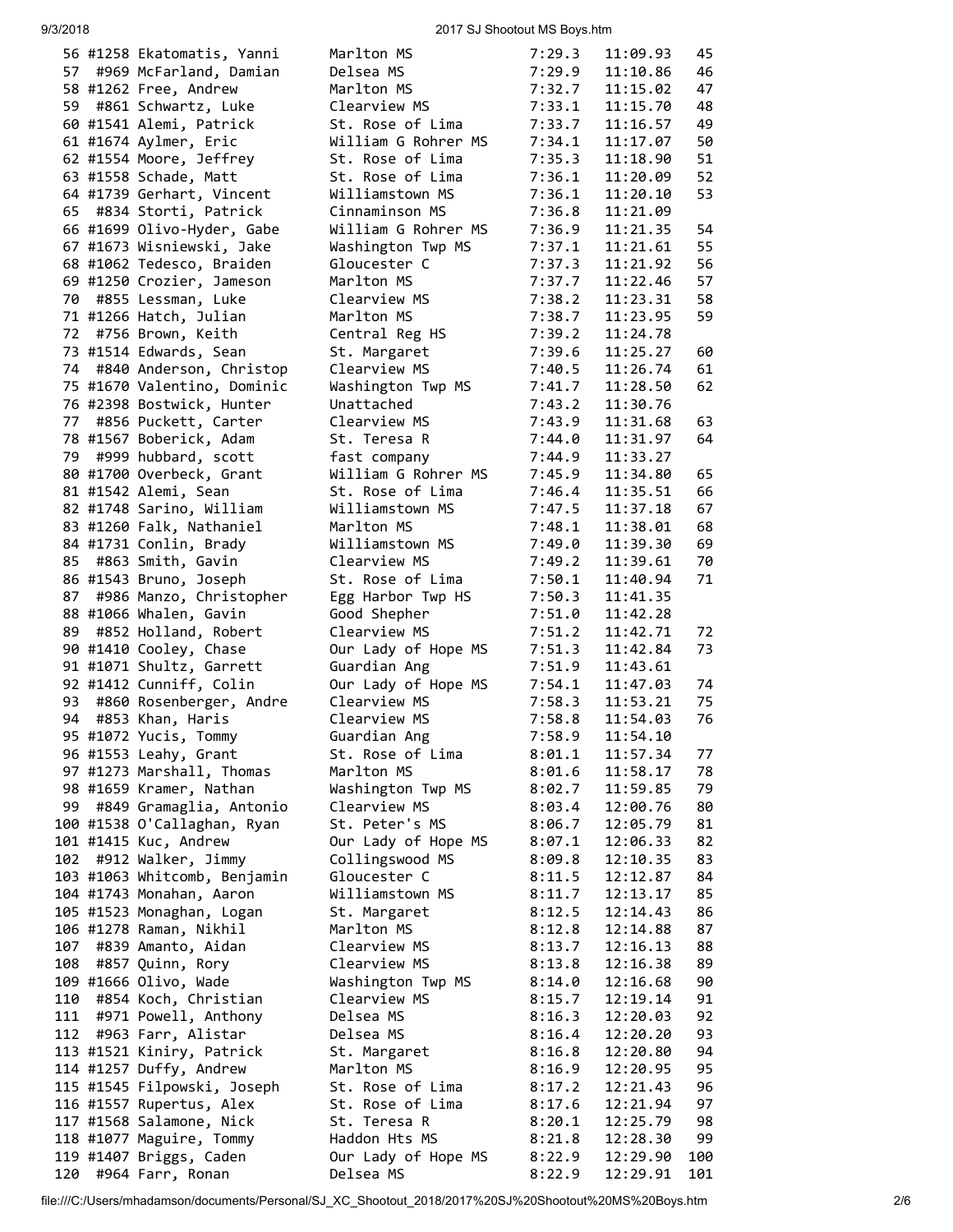## 9/3/2018 2017 SJ Shootout MS Boys.htm

| 121 | #867 Visalli, Ryan           | Clearview MS        | 8:23.0 | 12:30.06 | 102 |
|-----|------------------------------|---------------------|--------|----------|-----|
| 122 | #851 Heil, Connor            | Clearview MS        | 8:24.4 | 12:32.13 | 103 |
| 123 | #777 Laskowski, Jake         | Central Reg HS      | 8:24.7 | 12:32.58 |     |
| 124 | #973 Squires, Jacob          | Delsea MS           | 8:25.2 | 12:33.31 | 104 |
|     | 125 #1009 Clay, Hayden       | Gloucester C        | 8:25.9 | 12:34.38 |     |
|     |                              |                     |        |          |     |
|     | 126 #1411 Cunniff, Carter    | Our Lady of Hope MS | 8:26.4 | 12:35.10 | 105 |
| 127 | #911 Sparks, Daemyn          | Collingswood MS     | 8:27.1 | 12:36.13 | 106 |
|     | 128 #1303 Craig II, Raffael  | Millville HS        | 8:28.9 | 12:38.86 |     |
|     | 129 #1753 Townsley, Michael  | Williamstown MS     | 8:29.5 | 12:39.74 | 107 |
|     | 130 #1549 Haas, Michael      | St. Rose of Lima    | 8:29.7 | 12:39.98 | 108 |
|     | 131 #1732 Connelly, Brian    | Williamstown MS     | 8:30.5 | 12:41.25 | 109 |
|     | 132 #1085 Zacamy, Will       | Haddon Hts MS       | 8:31.0 | 12:41.96 | 110 |
|     | 133 #782 McMahon, Brandon    | Central Reg HS      | 8:31.1 | 12:42.18 |     |
|     | 134 #1518 Horn, Shane        | St. Margaret        | 8:31.2 | 12:42.34 | 111 |
| 135 | #850 Gramaglia, Vittori      | Clearview MS        | 8:31.4 | 12:42.63 | 112 |
| 136 | #905 Grove, Avery            | Collingswood MS     | 8:33.5 | 12:45.73 | 113 |
|     |                              |                     |        |          |     |
|     | 137 #1276 Patane, Christophe | Marlton MS          | 8:33.8 | 12:46.10 | 114 |
|     | 138 #1520 King, Owen         | St. Margaret        | 8:34.7 | 12:47.58 | 115 |
| 139 | #858 Rizzo, Giovanni         | Clearview MS        | 8:35.6 | 12:48.85 | 116 |
|     | 140 #1569 Smith, Kenny       | St. Teresa R        | 8:35.9 | 12:49.34 | 117 |
|     | 141 #1073 Coughlin, Patrick  | Haddon Hts MS       | 8:36.8 | 12:50.59 | 118 |
| 142 | #842 Cybulski, Ryan          | Clearview MS        | 8:37.3 | 12:51.41 | 119 |
| 143 | #846 Frew, David             | Clearview MS        | 8:37.9 | 12:52.32 |     |
|     | 144 #1661 Lant, Patch        | Washington Twp MS   | 8:40.1 | 12:55.50 | 120 |
|     | 145 #1409 Cifelli, Gabriel   | Our Lady of Hope MS | 8:40.4 | 12:56.03 | 121 |
|     | 146 #1414 Kuc, Alex          | Our Lady of Hope MS | 8:41.0 | 12:56.95 | 122 |
|     | 147 #1246 Caputo, Ben        | Marlton MS          | 8:41.3 | 12:57.41 | 123 |
|     | 148 #1565 Alvarez, Connor    | St. Teresa R        | 8:44.0 | 13:01.31 | 124 |
|     |                              |                     |        |          |     |
|     | 149 #1733 Cristinziani, Walk | Williamstown MS     | 8:44.7 | 13:02.38 | 125 |
|     | 150 #1000 Lemon, Shawn       | fast company        | 8:46.1 | 13:04.51 |     |
|     | 151 #1745 Pierre-Jacques, Jo | Williamstown MS     | 8:46.1 | 13:04.53 | 126 |
| 152 | #914 Wolfe, Fre              | Collingswood MS     | 8:46.3 | 13:04.82 | 127 |
| 153 | #902 Chunko, Jack            | Collingswood MS     | 8:49.9 | 13:10.16 | 128 |
|     | 154 #1570 Stewart, John      | St. Teresa R        | 8:49.9 | 13:10.19 | 129 |
|     | 155 #1248 Clifford, Rocco    | Marlton MS          | 8:51.1 | 13:11.99 | 130 |
|     | 156 #1275 Newton, Tyler      | Marlton MS          | 8:53.9 | 13:16.12 | 131 |
|     | 157 #1280 Siradashney, Nicol | Marlton MS          | 8:55.3 | 13:18.19 | 132 |
|     | 158 #1537 Miller, John       | St. Peter's MS      | 8:56.1 | 13:19.39 | 133 |
| 159 | #848 Glassmacher, Ellio      | Clearview MS        | 8:57.5 | 13:21.51 |     |
|     | 160 #1263 Golembiewski, Denn | Marlton MS          | 8:58.0 | 13:22.23 | 134 |
|     |                              |                     |        |          |     |
|     | 161 #1752 Tedesco, Christoph | Williamstown MS     | 8:59.2 | 13:23.99 | 135 |
|     | 162 #1529 Walsh, Adian       | St. Margaret        | 9:00.9 | 13:26.63 | 136 |
|     | 163 #1664 Malec, Joseph      | Washington Twp MS   | 9:01.9 | 13:28.04 | 137 |
|     | 164 #1060 Tanzola, Jack      | Gloucester C        | 9:03.3 | 13:30.12 | 138 |
|     | 165 #1269 Knaupp, Brayden    | Marlton MS          | 9:03.5 | 13:30.49 | 139 |
|     | 166 #1524 Monaghan, Patrick  | St. Margaret        | 9:04.9 | 13:32.59 | 140 |
|     | 167 #1744 Neyra, Brandon     | Williamstown MS     | 9:08.7 | 13:38.17 | 141 |
|     | 168 #1729 Brydges, Kyle      | Williamstown MS     | 9:08.9 | 13:38.50 | 142 |
|     | 169 #1704 Tomashek, Max      | William G Rohrer MS | 9:12.2 | 13:43.44 | 143 |
|     | 170 #744 Roman, Felix        | Catholic Par        | 9:13.7 | 13:45.72 | 144 |
|     | 171 #1694 Knorr, Danny       | William G Rohrer MS | 9:15.0 | 13:47.64 | 145 |
|     | 172 #1656 Dolby, Jackson     | Washington Twp MS   | 9:20.3 | 13:55.58 | 146 |
|     | 173 #1747 Ramos, Christian   | Williamstown MS     | 9:21.7 | 13:57.56 | 147 |
|     |                              |                     |        |          |     |
|     | 174 #1671 Wall, Liam         | Washington Twp MS   | 9:23.7 | 14:00.65 | 148 |
|     | 175 #1526 Philbin, Johnny    | St. Margaret        | 9:24.9 | 14:02.39 | 149 |
|     | 176 #1513 Dabinett, Conner   | St. Margaret        | 9:25.5 | 14:03.23 | 150 |
|     | 177 #1522 Milone, Riley      | St. Margaret        | 9:27.2 | 14:05.79 | 151 |
|     | 178 #1064 Dominick, Miller   | Good Shepher        | 9:28.8 | 14:08.23 |     |
|     | 179 #1728 Brad, Aidan        | Williamstown MS     | 9:30.7 | 14:11.05 | 152 |
|     | 180 #1516 Gilcrest, Cole     | St. Margaret        | 9:32.2 | 14:13.27 | 153 |
|     | 181 #1078 Maloney, Jackson   | Haddon Hts MS       | 9:38.4 | 14:22.44 | 154 |
|     | 182 #1555 Porter, Will       | St. Rose of Lima    | 9:38.9 | 14:23.29 | 155 |
| 183 | #904 DiPinto, Damian         | Collingswood MS     | 9:41.3 | 14:26.78 | 156 |
| 184 | #909 Rutkowski, Calvin       | Collingswood MS     | 9:42.4 | 14:28.49 | 157 |
| 185 | #908 Long, Oliver            | Collingswood MS     | 9:43.0 | 14:29.38 | 158 |
|     |                              |                     |        |          |     |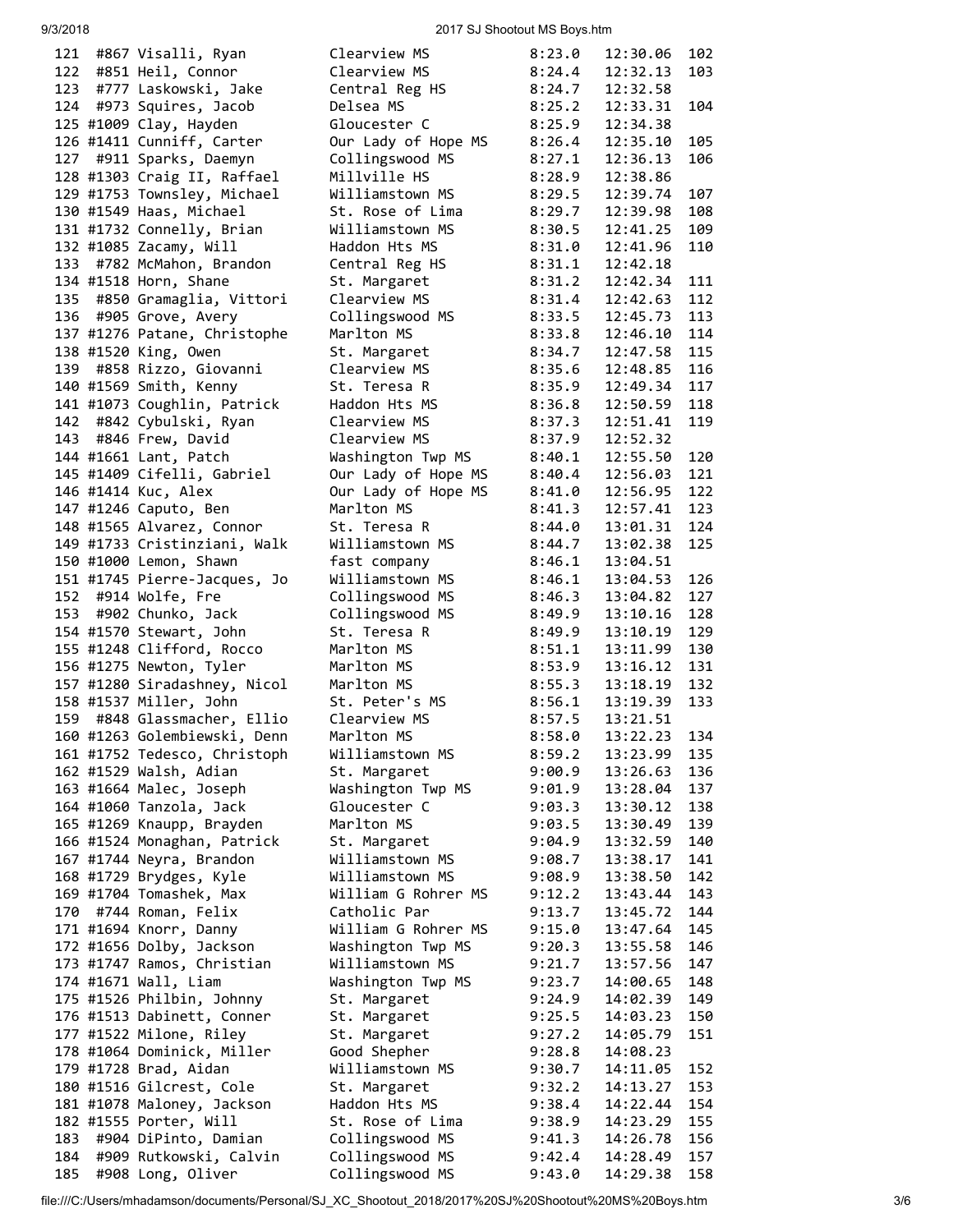9/3/2018 2017 SJ Shootout MS Boys.htm

|     | 186 #1070 Sauer, Alex        | Guardian Ang        | 9:45.5  | 14:33.16 |     |
|-----|------------------------------|---------------------|---------|----------|-----|
|     |                              |                     |         |          |     |
|     | 187 #1682 Eagan, Brady       | William G Rohrer MS | 9:45.9  | 14:33.62 | 159 |
|     | 188 #1755 Wyatt, Noah        | Williamstown MS     | 9:48.2  | 14:37.18 | 160 |
|     | 189 #974 Widdifield, mason   | Delsea MS           | 9:48.9  | 14:38.09 | 161 |
|     | 190 #1698 Minetola, Preston  | William G Rohrer MS | 9:49.5  | 14:39.10 | 162 |
|     | 191 #1254 Dietz, Alexander   | Marlton MS          | 9:50.1  | 14:39.96 | 163 |
|     | 192 #1738 Feeley, Cormick    | Williamstown MS     | 9:50.7  | 14:40.81 | 164 |
|     | 193 #1527 Reed, Austin       | St. Margaret        | 9:53.2  | 14:44.51 | 165 |
|     | 194 #1069 Ridinger, Shane    | Guardian Ang        | 9:55.2  | 14:47.59 |     |
|     |                              | Gloucester C        |         | 14:47.77 |     |
|     | 195 #1008 Bishop, Michael    |                     | 9:55.3  |          |     |
|     | 196 #1548 Haas, Chase        | St. Rose of Lima    | 9:55.4  | 14:47.92 | 166 |
|     | 197 #1552 Leahy, Daniel      | St. Rose of Lima    | 9:59.0  | 14:53.17 | 167 |
|     | 198 #1547 Gush, Douglas      | St. Rose of Lima    | 10:01.1 | 14:56.32 | 168 |
|     | 199 #1013 Hetzer, Drew       | Gloucester C        | 10:03.3 | 14:59.71 |     |
|     | 200 #1561 Walker, Jonathan   | St. Rose of Lima    | 10:07.2 | 15:05.47 | 169 |
|     | 201 #1657 Hunt, Corey        | Washington Twp MS   | 10:07.3 | 15:05.54 | 170 |
|     | 202 #1274 Miller, Chase      | Marlton MS          | 10:07.6 | 15:05.99 | 171 |
|     | 203 #1519 Josephick, Ben     | St. Margaret        | 10:09.5 | 15:08.81 | 172 |
|     | 204 #1083 Vilnonis, Ryan     | Haddon Hts MS       | 10:11.2 | 15:11.40 | 173 |
|     |                              |                     |         |          | 174 |
|     | 205 #1559 Usher, Billy       | St. Rose of Lima    | 10:11.8 | 15:12.29 |     |
|     | 206 #1746 Prichard, Matthew  | Williamstown MS     | 10:13.5 | 15:14.89 | 175 |
|     | 207 #1551 Janis, Andrew      | St. Rose of Lima    | 10:14.4 | 15:16.14 | 176 |
|     | 208 #1535 McDermott, James   | St. Peter's MS      | 10:16.3 | 15:18.97 | 177 |
| 209 | #913 Wilcox, Wesley          | Collingswood MS     | 10:16.9 | 15:19.99 | 178 |
| 210 | #743 Richards, Mark Ant      | Catholic Par        | 10:17.5 | 15:20.80 | 179 |
|     | 211 #1536 McDermott, Joseph  | St. Peter's MS      | 10:18.7 | 15:22.53 | 180 |
|     | 212 #1272 Livingston, Blake  | Marlton MS          | 10:21.3 | 15:26.42 | 181 |
|     | 213 #1672 Weisshaar, Landon  | Washington Twp MS   | 10:28.0 | 15:36.47 | 182 |
|     | 214 #1530 Woodside, Sean     | St. Margaret        | 10:29.7 | 15:39.01 | 183 |
|     |                              |                     |         |          |     |
|     | 215 #1749 Skanes, Brian      | Williamstown MS     | 10:30.0 | 15:39.49 | 184 |
| 216 | #736 Graves, Jadyn           | Catholic Par        | 10:36.1 | 15:48.60 | 185 |
|     | 217 #1058 Martin, Patrick    | Gloucester C        | 10:41.7 | 15:56.92 | 186 |
|     | 218 #1667 Prosser, Tyler     | Washington Twp MS   | 10:45.9 | 16:03.16 | 187 |
|     | 219 #1247 Cecchetto, Justin  | Marlton MS          | 10:52.5 | 16:13.04 | 188 |
|     | 220 #1076 Johns, Luke        | Haddon Hts MS       | 10:52.6 | 16:13.09 | 189 |
|     | 221 #1556 Rosenheim, Ian     | St. Rose of Lima    | 10:52.6 | 16:13.20 | 190 |
|     | 222 #1406 Bordini, Joseph    | Our Lady of Hope MS | 10:56.1 | 16:18.33 | 191 |
|     | 223 #737 Hernandez III, Hec  | Catholic Par        | 10:58.0 | 16:21.18 | 192 |
|     | 224 #1515 Gedaka, Michael    | St. Margaret        | 10:58.0 | 16:21.21 | 193 |
|     |                              |                     |         | 16:24.43 | 194 |
|     | 225 #1413 DiRosa, Anthony    | Our Lady of Hope MS | 11:00.2 |          |     |
| 226 | #734 Cruz, Alexander         | Catholic Par        | 11:04.2 | 16:30.46 | 195 |
|     | 227 #907 Kolecki, Andrew     | Collingswood MS     | 11:13.7 | 16:44.63 | 196 |
|     | 228 #1531 Amodei, Michael    | St. Peter's MS      | 11:15.2 | 16:46.87 | 197 |
|     | 229 #1550 Huber, Carter      | St. Rose of Lima    | 11:17.4 | 16:50.15 | 198 |
|     | 230 #1282 Ting, Jimmy John   | Marlton MS          | 11:18.2 | 16:51.39 | 199 |
|     | 231 #1416 Perrone, Leonard   | Our Lady of Hope MS | 11:21.8 | 16:56.73 | 200 |
|     | 232 #1544 Connelly, JP       | St. Rose of Lima    | 11:23.9 | 16:59.78 | 201 |
|     | 233 #1741 Miller, Daniel     | Williamstown MS     | 11:41.5 | 17:26.13 | 202 |
|     | 234 #1534 Marinelli, Giovann | St. Peter's MS      | 12:03.1 | 17:58.27 | 203 |
|     | 235 #1750 Stasium, Ayden     | Williamstown MS     | 12:04.4 | 18:00.26 | 204 |
| 236 | #745 Shaver, Ian             | Catholic Par        | 12:07.0 |          |     |
|     |                              |                     |         | 18:04.17 | 205 |
|     | 237 #1512 Chamberlain, Luke  | St. Margaret        | 12:31.4 | 18:40.45 | 206 |
|     | 238 #1742 Miller, Wyatt      | Williamstown MS     | 12:36.2 | 18:47.63 |     |
|     | 239 #1560 Valvardi, Jameson  | St. Rose of Lima    | 12:48.7 | 19:06.31 | 207 |
|     | 240 #1517 Hammer, Jake       | St. Margaret        | 12:48.9 | 19:06.54 | 208 |
|     | 241 #1084 Whitham, Gavin     | Haddon Hts MS       | 12:54.9 | 19:15.49 |     |
| 242 | #733 Chukwueke, Chiemek      | Catholic Par        | 12:55.3 | 19:16.07 | 209 |
|     | 243 #1057 Martin, Jason      | Gloucester C        | 13:08.7 | 19:36.12 |     |
|     | 244 #1540 Stilts, Aiden      | St. Peter's MS      | 13:12.8 | 19:42.30 | 210 |
|     | 245 #1562 Walker, Noah       | St. Rose of Lima    | 13:13.8 | 19:43.75 | 211 |
|     | 246 #1528 Simila, Vincent    | St. Margaret        | 13:20.4 | 19:53.51 |     |
| 247 | #903 DiMarco, Aidan          | Collingswood MS     | 13:32.5 | 20:11.61 | 212 |
|     |                              |                     |         |          |     |
|     |                              |                     |         |          |     |

Team Scores

=================================================================================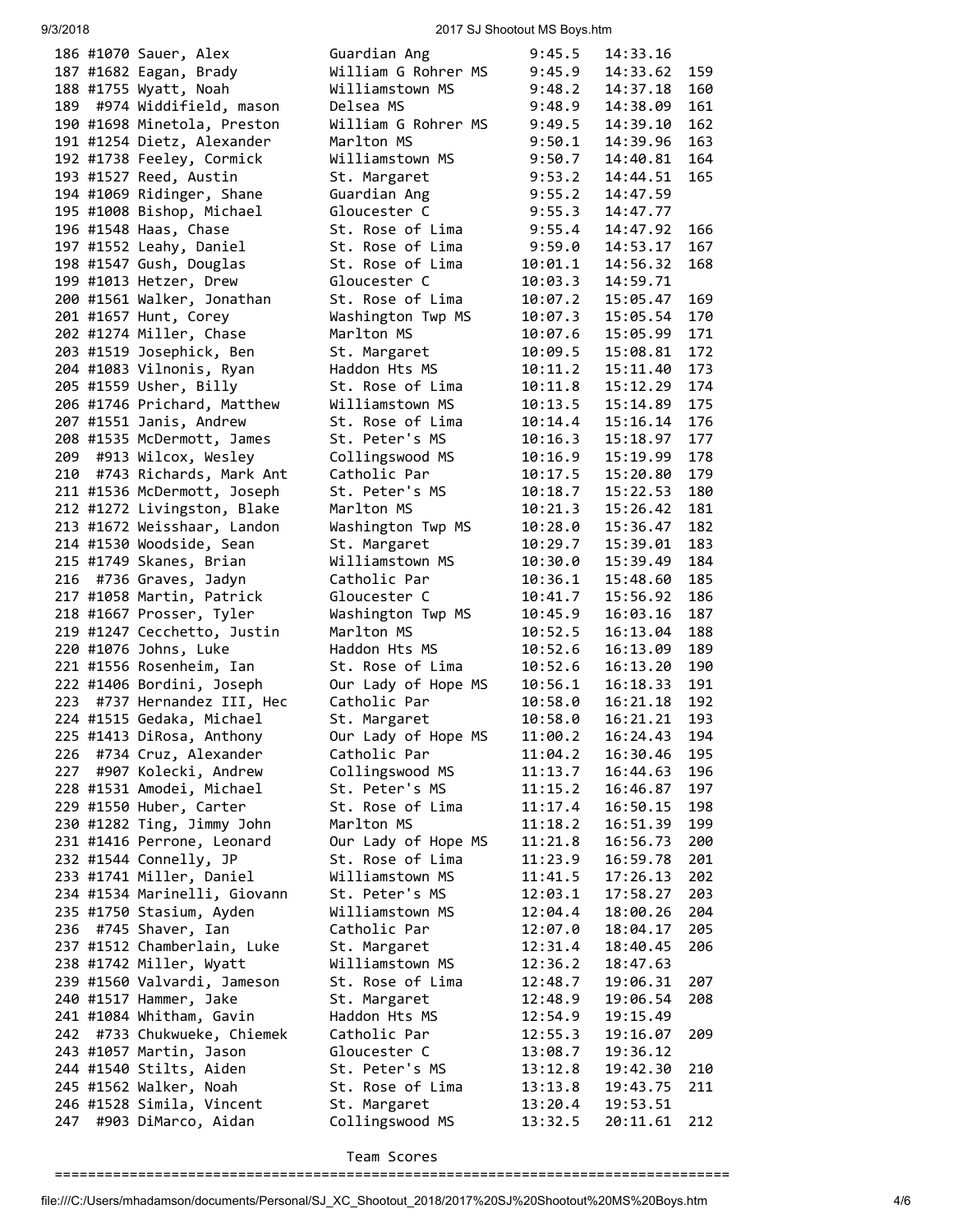| 9/3/2018 |                                              |       |    |    |     |            | 2017 SJ Shootout MS Boys.htm |                        |    |    |    |
|----------|----------------------------------------------|-------|----|----|-----|------------|------------------------------|------------------------|----|----|----|
|          | Rank Team                                    | Total | 1  | 2  | 3   | 4          | 5                            | *6                     | *7 | *8 | *9 |
|          | =========================                    | 43    | 5  | 7  | 9   | 10         | 12                           | ====================== |    |    |    |
|          | 1 Marlton MS A<br>Total Time:<br>48:44.11    |       |    |    |     |            |                              |                        |    |    |    |
|          | 9:44.83<br>Average:                          |       |    |    |     |            |                              |                        |    |    |    |
|          | 2 Delsea MS A                                | 68    | 2  | 3  | 15  | 22         | 26                           |                        |    |    |    |
|          | Total Time:<br>49:35.12                      |       |    |    |     |            |                              |                        |    |    |    |
|          | 9:55.03<br>Average:                          |       |    |    |     |            |                              |                        |    |    |    |
|          | 3 Clearview MS A                             | 107   | 11 | 20 | 24  | 25         | 27                           |                        |    |    |    |
|          | Total Time:<br>51:42.93                      |       |    |    |     |            |                              |                        |    |    |    |
|          | 10:20.59<br>Average:<br>4 Marlton MS B       | 132   | 16 | 21 | 29  | 30         | 36                           |                        |    |    |    |
|          | Total Time:<br>52:44.88                      |       |    |    |     |            |                              |                        |    |    |    |
|          | 10:32.98<br>Average:                         |       |    |    |     |            |                              |                        |    |    |    |
|          | 5 William G Rohrer MS A                      | 132   | 4  | 6  | 18  | 50         | 54                           |                        |    |    |    |
|          | Total Time:<br>51:58.12                      |       |    |    |     |            |                              |                        |    |    |    |
|          | 10:23.63<br>Average:                         |       |    |    |     |            |                              |                        |    |    |    |
|          | 6 Washington Twp MS A                        | 139   | 1  | 28 | 32  | 35         | 43                           |                        |    |    |    |
|          | Total Time:<br>52:30.70                      |       |    |    |     |            |                              |                        |    |    |    |
|          | 10:30.14<br>Average:<br>7 Clearview MS B     |       |    |    |     |            |                              |                        |    |    |    |
|          | Total Time:<br>54:53.29                      | 189   | 31 | 34 | 38  | 42         | 44                           |                        |    |    |    |
|          | 10:58.66<br>Average:                         |       |    |    |     |            |                              |                        |    |    |    |
|          | 8 Gloucester County Runni A                  | 199   | 8  | 14 | 37  | 56         | 84                           |                        |    |    |    |
|          | Total Time:<br>54:18.60                      |       |    |    |     |            |                              |                        |    |    |    |
|          | 10:51.72<br>Average:                         |       |    |    |     |            |                              |                        |    |    |    |
|          | 9 Williamstown MS A                          | 218   | 17 | 40 | 41  | 53         | 67                           |                        |    |    |    |
|          | Total Time:<br>55:14.67                      |       |    |    |     |            |                              |                        |    |    |    |
|          | 11:02.94<br>Average:                         |       |    |    |     |            |                              |                        |    |    |    |
|          | 10 Marlton MS C<br>Total Time:               | 276   | 45 | 47 | 57  | 59         | 68                           |                        |    |    |    |
|          | 56:49.37<br>11:21.88<br>Average:             |       |    |    |     |            |                              |                        |    |    |    |
|          | 11 St. Rose of Lima A                        | 289   | 49 | 51 | 52  | 66         | 71                           |                        |    |    |    |
|          | Total Time:<br>57:12.01                      |       |    |    |     |            |                              |                        |    |    |    |
|          | 11:26.41<br>Average:                         |       |    |    |     |            |                              |                        |    |    |    |
|          | 12 Clearview MS C                            | 300   | 48 | 58 | 61  | 63         | 70                           |                        |    |    |    |
|          | Total Time:<br>57:17.04                      |       |    |    |     |            |                              |                        |    |    |    |
|          | 11:27.41<br>Average:                         |       |    |    |     |            |                              |                        |    |    |    |
|          | 13 Our Lady of Hope MS A<br>Total Time:      | 342   | 13 | 73 | 74  | 82         | 100                          |                        |    |    |    |
|          | 58:06.47<br>Average:<br>11:37.30             |       |    |    |     |            |                              |                        |    |    |    |
|          | 14 Delsea MS B                               | 365   | 33 | 46 | 92  | 93         | 101                          |                        |    |    |    |
|          | Total Time:<br>59:09.80                      |       |    |    |     |            |                              |                        |    |    |    |
|          | Average:<br>11:49.96                         |       |    |    |     |            |                              |                        |    |    |    |
|          | 15 Clearview MS D                            | 391   | 72 | 75 | 76  | 80         | 88                           |                        |    |    |    |
|          | Total Time:<br>59:46.84                      |       |    |    |     |            |                              |                        |    |    |    |
|          | Average:<br>11:57.37                         |       |    |    |     |            |                              |                        |    |    |    |
|          | 16 Washington Twp MS B<br>Total Time:        | 406   | 55 | 62 | 79  | 90         | 120                          |                        |    |    |    |
|          | 1:00:02.14<br>12:00.43<br>Average:           |       |    |    |     |            |                              |                        |    |    |    |
|          | 17 St. Teresa Regional Sch A                 | 426   | 23 | 64 | 98  | 117        | 124                          |                        |    |    |    |
|          | Total Time:<br>1:00:13.83                    |       |    |    |     |            |                              |                        |    |    |    |
|          | 12:02.77<br>Average:                         |       |    |    |     |            |                              |                        |    |    |    |
|          | 18 Collingswood MS A                         | 448   | 19 | 83 |     | 106 113    | 127                          |                        |    |    |    |
|          | Total Time:<br>1:00:54.56                    |       |    |    |     |            |                              |                        |    |    |    |
|          | 12:10.92<br>Average:                         |       |    |    |     |            |                              |                        |    |    |    |
|          | 19 St. Margaret's Region A                   | 466   | 60 | 86 |     | 94 111 115 |                              |                        |    |    |    |
|          | Total Time:<br>1:01:30.42                    |       |    |    |     |            |                              |                        |    |    |    |
|          | Average:<br>12:18.09<br>20 Williamstown MS B | 495   | 69 | 85 | 107 | 109        | 125                          |                        |    |    |    |
|          | Total Time:<br>1:02:15.84                    |       |    |    |     |            |                              |                        |    |    |    |
|          | 12:27.17<br>Average:                         |       |    |    |     |            |                              |                        |    |    |    |
|          | 21 Clearview MS E                            | 497   | 89 | 91 | 102 | 103        | 112                          |                        |    |    |    |
|          | Total Time:<br>1:02:20.34                    |       |    |    |     |            |                              |                        |    |    |    |
|          | 12:28.07<br>Average:                         |       |    |    |     |            |                              |                        |    |    |    |